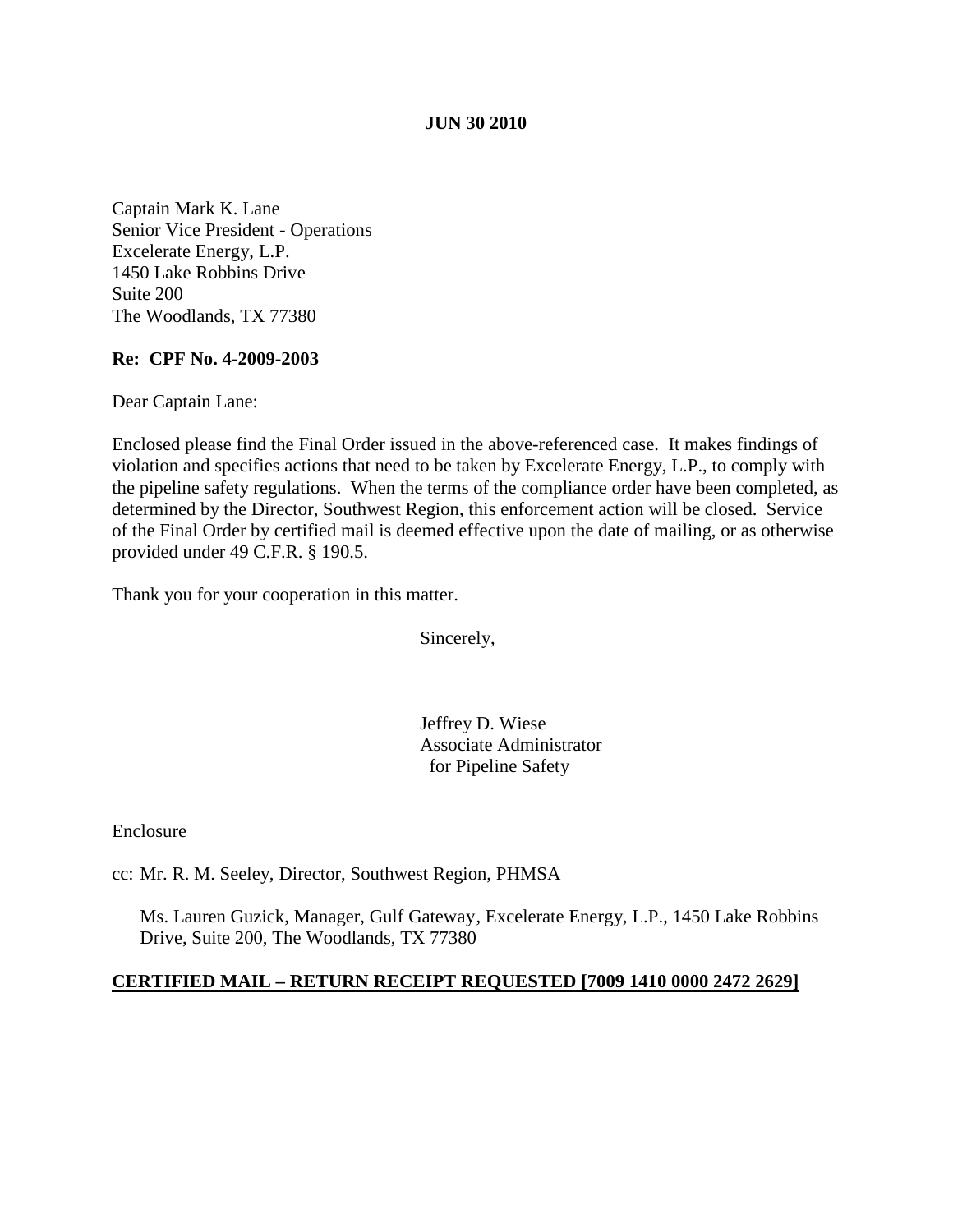### **U.S. DEPARTMENT OF TRANSPORTATION PIPELINE AND HAZARDOUS MATERIALS SAFETY ADMINISTRATION OFFICE OF PIPELINE SAFETY WASHINGTON, D.C. 20590**

**)**

**)**

**)**

**In the Matter of )**

**Excelerate Energy, L.P., ) CPF No. 4-2009-2003**

**\_\_\_\_\_\_\_\_\_\_\_\_\_\_\_\_\_\_\_\_\_\_\_\_\_\_\_\_\_\_\_\_\_\_\_\_**

**\_\_\_\_\_\_\_\_\_\_\_\_\_\_\_\_\_\_\_\_\_\_\_\_\_\_\_\_\_\_\_\_\_\_\_\_)**

**Respondent. )**

# **FINAL ORDER**

On March 16-20, 2009, pursuant to 49 U.S.C. § 60117, a representative of the Pipeline and Hazardous Materials Safety Administration (PHMSA), Office of Pipeline Safety (OPS), conducted an on-site pipeline safety inspection of the facilities and records of Excelerate Energy, L.P. (Excelerate or Respondent), at its Gulf Gateway Energy Bridge platform and pipeline system in the Gulf of Mexico. Excelerate operates a deepwater port pipeline facility 120 miles offshore, in West Cameron Block 603 in the Gulf of Mexico. The facility includes 7.18 miles of natural gas transmission pipeline.

As a result of the inspection, the Director, Southwest Region, OPS (Director), issued to Respondent, by letter dated October 15, 2009, a Notice of Probable Violation and Proposed Compliance Order (Notice). In accordance with 49 C.F.R. § 190.207, the Notice proposed finding that Excelerate had violated 49 C.F.R. §§ 192.605 and 192.805 and proposed ordering Respondent to take certain measures to correct the alleged violations.

Excelerate responded to the Notice by letter dated October 29, 2009 (Response). The company did not contest the allegations of violation but provided information concerning the corrective actions it planned to take. Respondent did not request a hearing and therefore has waived its right to one.

# **FINDINGS OF VIOLATION**

In its Response, Excelerate did not contest the allegations in the Notice that it violated 49 C.F.R. Part 192, as follows:

**Item 1:** The Notice alleged that Respondent violated 49 C.F.R. § 192.605, which states in relevant part: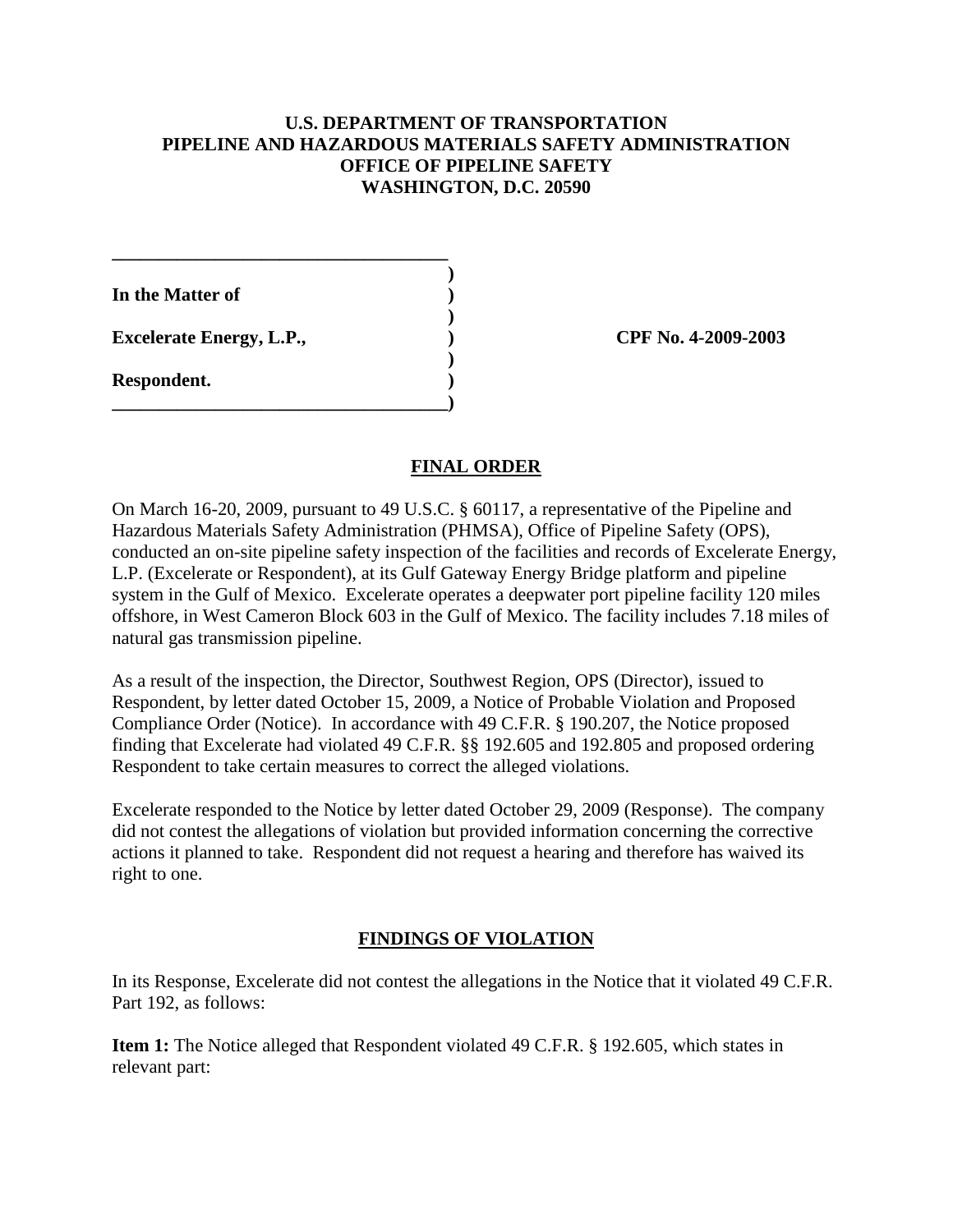#### **§ 192.605 Procedural manual for operations, maintenance, and emergencies.**

(a) *General.* Each operator shall prepare and follow for each pipeline, a manual of written procedures for conducting operations and maintenance activities and for emergency response. For transmission lines, the manual must also include procedures for handling abnormal operations. This manual must be reviewed and updated by the operator at intervals not exceeding 15 months, but at least once each calendar year. This manual must be prepared before operations of a pipeline system commence. Appropriate parts of the manual must be kept at locations where operations and maintenance activities are conducted.

The Notice alleged that Respondent violated 49 C.F.R. § 192.605 by failing to prepare such a manual. Specifically, the Notice alleged that Excelerate did not prepare a manual of written procedures for conducting operations and maintenance activities and for emergency response for its pipeline system. Respondent did not contest this allegation of violation. Accordingly, based upon a review of all of the evidence, I find that Respondent violated 49 C.F.R. § 192.605 by failing to prepare an operations, maintenance, and emergency procedures manual before commencing the operation of its pipeline system.

**Item 2:** The Notice alleged that Respondent violated 49 C.F.R. § 192.805, which states:

#### **§ 192.805 Qualification program.**

 Each operator shall have and follow a written qualification program. The program shall include provisions to:

(a) Identify covered tasks;

(b) Ensure through evaluation that individuals performing covered tasks are qualified;

(c) Allow individuals that are not qualified pursuant to this subpart to perform a covered task if directed and observed by an individual that is qualified;

(d) Evaluate an individual if the operator has reason to believe that the individual's performance of a covered task contributed to an incident as defined in Part 191;

(e) Evaluate an individual if the operator has reason to believe that the individual is no longer qualified to perform a covered task;

(f) Communicate changes that affect covered tasks to individuals performing those covered tasks;

(g) Identify those covered tasks and the intervals at which evaluation of the individual's qualifications is needed;

(h) After December 16, 2004, provide training, as appropriate, to ensure that individuals performing covered tasks have the necessary knowledge and skills to

perform the tasks in a manner that ensures the safe operation of pipeline facilities; and

(i) After December 16, 2004, notify the Administrator or a state agency participating under 49 U.S.C. Chapter 601 if the operator significantly modifies the program after the Administrator or state agency has verified that it complies with this section.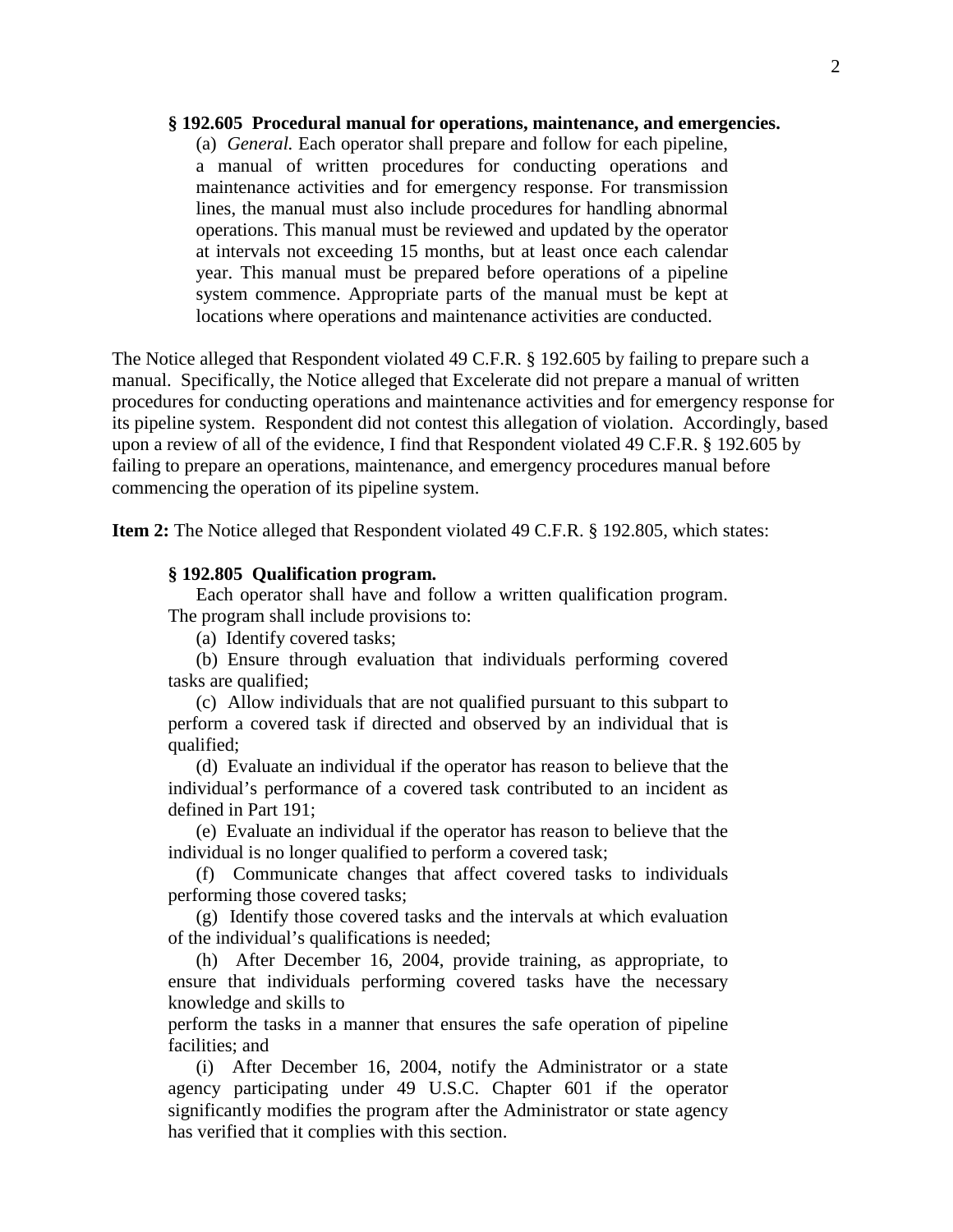The Notice alleged that Respondent violated 49 C.F.R. § 192.805 by failing to prepare such an operator qualification program. Specifically, the Notice alleged that Excelerator did not have and follow a written operator qualification program to ensure that individuals performing covered tasks were qualified in accordance with Subpart N (§§ 192.801-192.809) and did not require that contractors doing work on pipeline facilities had an approved operator qualification program. Respondent did not contest this allegation of violation. Accordingly, based upon a review of all of the evidence, I find that Respondent violated 49 C.F.R. § 192.805 by failing to prepare an operator qualification program.

These findings of violation will be considered prior offenses in any subsequent enforcement action taken against Respondent.

### **COMPLIANCE ORDER**

The Notice proposed a compliance order with respect to Items 1 and 2 in the Notice for violations of 49 C.F.R. §§ 192.605 and 192.805, respectively. Under 49 U.S.C. § 60118(a), each person who engages in the transportation of gas or who owns or operates a pipeline facility is required to comply with the applicable safety standards established under chapter 601. Pursuant to the authority of 49 U.S.C. § 60118(b) and 49 C.F.R. § 190.217, Respondent is ordered to take the following actions to ensure compliance with the pipeline safety regulations applicable to its operations:

1. With respect to the violation of § 192.605 (**Item 1**), Respondent must prepare written procedures for operating, maintaining, and repairing its pipeline system in accordance with 49 CFR Part 192. Respondent must electronically submit monthly progress reports by the  $15<sup>th</sup>$  of each month following receipt of this Final Order. The written procedures must be completed within 180 days of receipt of this Final Order.

2. With respect to the violation of § 192.805 (**Item 2**), Respondent must prepare written procedures that address covered tasks and the qualification of employees and contractors that perform those covered tasks, as required by 49 CFR Part 192. Respondent must electronically submit monthly progress reports by the  $15<sup>th</sup>$  of each month following receipt of this Final Order. The written procedures must be completed within 180 days of receipt of this Final Order.

The Director may grant an extension of time to comply with any of the required items upon a written request timely submitted by the Respondent and demonstrating good cause for an extension.

Failure to comply with this Order may result in the administrative assessment of civil penalties not to exceed \$100,000 for each violation for each day the violation continues or in referral to the Attorney General for appropriate relief in a district court of the United States.

Under 49 C.F.R. § 190.215, Respondent has a right to submit a Petition for Reconsideration of this Final Order. The petition must be sent to: Associate Administrator, Office of Pipeline Safety, PHMSA, 1200 New Jersey Avenue, SE, East Building, 2<sup>nd</sup> Floor, Washington, DC 20590, with a copy sent to the Office of Chief Counsel, PHMSA, at the same address. PHMSA